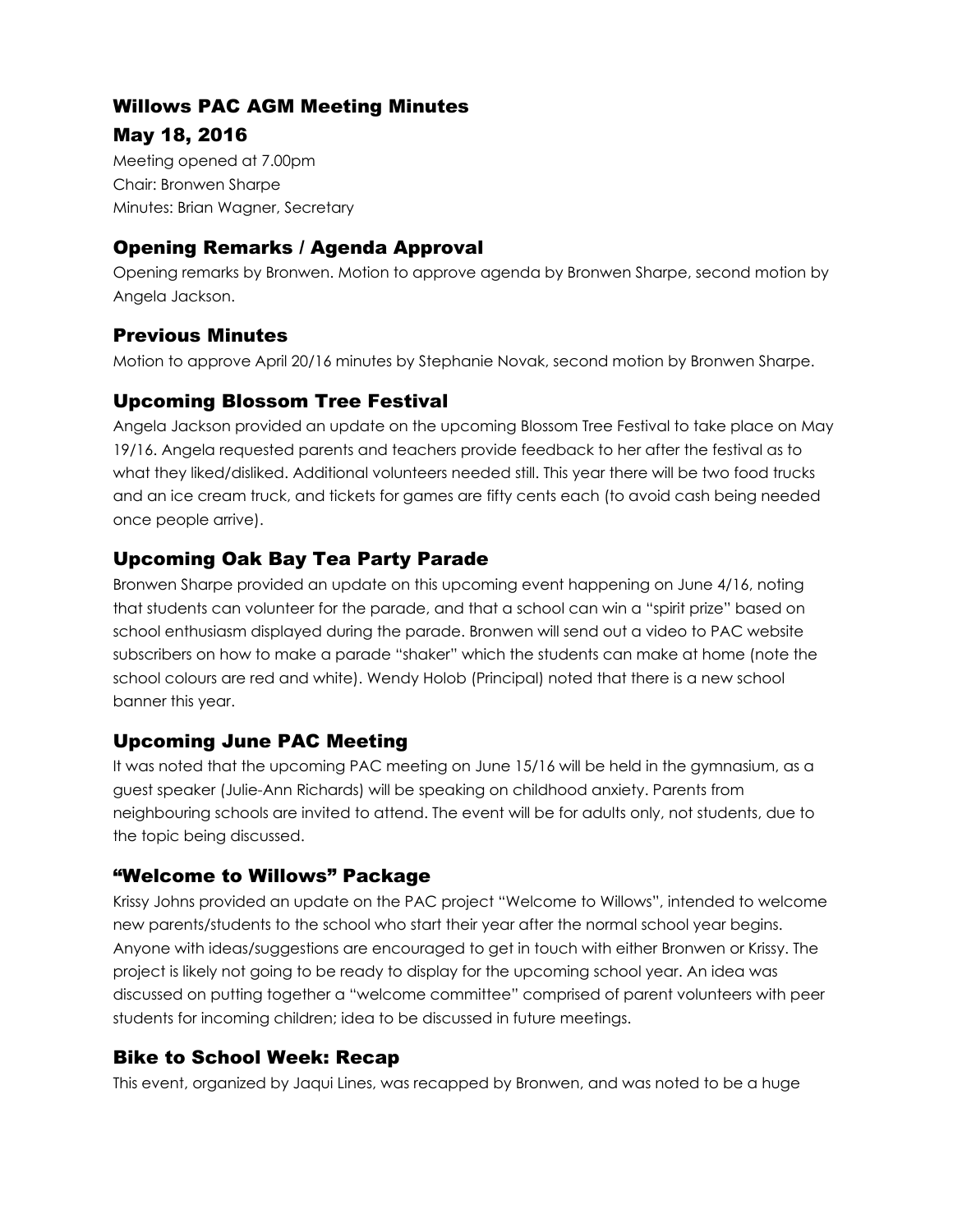success, with around 200 bikes at the school every day (compared to an average of 40). Staff participation was also noted and warmly recognized. The Bike Train had around 100 participants. The school provided safety talks about bikes, bike repair, and participation from the Oak Bay Police Department.

#### Stationery Ordering for 2016-2017 Year

Dana Bell provided an update on stationery ordering for the upcoming school year. It was noted that Willows is currently working with Staples as their exclusive vendor for children stationary, while noting that Monk's (a local company) is making an effort to earn the school's business for a future year. It was noted that Staples has a simpler ordering process.

# 2016-2017 Budget Presentation

Chelsea Wozniak (Treasurer) made a presentation on the upcoming school budget (attached), providing an overview of the school's budget and noting the difference between General Funds and Gaming Funds. The following points were discussed:

- PAC contributions were around \$2,000 less than hoped for current year;
- Pizza Day generates the most revenue for the General Fund;
- Each class receives \$200 for discretionary use (no receipts needed);
- Victoria Sings an upcoming event every other year at the University of Victoria for four nights of choir performances (buses a significant expense);
- Year not finished, but anticipating a carryover balance;
- Only 8 teachers have not used their bus funds;
- Earthquake supplies being refreshed (every year);
- General Funds balance anticipated to be around \$60,000 by current year end;
- Crossing guard gratuity adjusted based on feedback.

Motion to approve budget put forward by Stephanie Novak, second motion by Dana Bell.

#### Nomination for PAC Positions

Kate Donahue accepted nomination for the Class Rep Coordinator; second motion by Bronwen Sharpe.

Secretary position will be vacant in upcoming year (Brian departing school); no volunteers or nominations at this time.

Daphne Wood accepted nomination for the Emergency Preparedness Coordinator; second motion by Bronwen Sharpe.

Lice Check Coordinator will be vacant in upcoming year; no volunteers or nominations at this time.